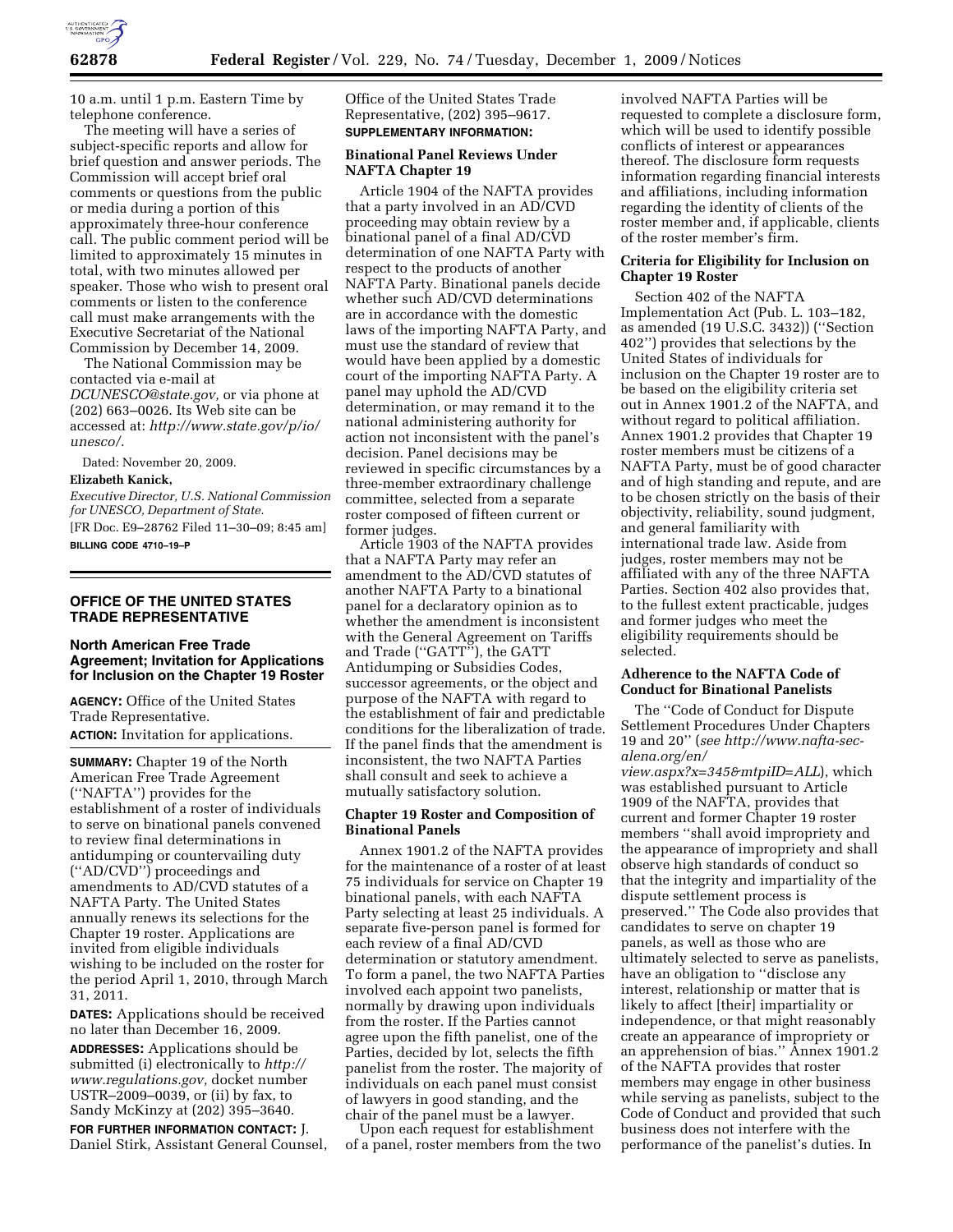particular, Annex 1901.2 states that ''[w]hile acting as a panelist, a panelist may not appear as counsel before another panel.''

## **Procedures for Selection of Chapter 19 Roster Members**

Section 402 establishes procedures for the selection by the Office of the United States Trade Representative (''USTR'') of the individuals chosen by the United States for inclusion on the Chapter 19 roster. The roster is renewed annually, and applies during the one-year period beginning April 1 of each calendar year.

Under Section 402, an interagency committee chaired by USTR prepares a preliminary list of candidates eligible for inclusion on the Chapter 19 Roster. After consultation with the Senate Committee on Finance and the House Committee on Ways and Means, USTR selects the final list of individuals chosen by the United States for inclusion on the Chapter 19 roster.

### **Remuneration**

Roster members selected for service on a Chapter 19 binational panel will be remunerated at the rate of 800 Canadian dollars per day.

## **Applications**

Eligible individuals who wish to be included on the Chapter 19 roster for the period April 1, 2010, through March 31, 2011, are invited to submit applications. Persons submitting applications may either send one copy by fax to Sandy McKinzy at 202–395– 3640, or should be submitted electronically *http://to www.regulations.gov,* docket number USTR–2009–0039.

To submit an application via *http:// www.regulations.gov,* enter docket number USTR–2009–0039 on the home page and click ''search''. The site will provide a search-results page listing all documents associated with this docket. Find a reference to this notice by selecting ''Notice'' under ''Document Type'' on the left side of the searchresults page, and click on the link entitled ''Submit a Comment.'' (For further information on using the *http://www.regulations.gov* Web site, please consult the resources provided on the website by clicking on ''How to Use This Site'' on the left side of the home page.)

The *http://www.regulations.gov* site provides the option of providing comments by filling in a ''Type Comment and Upload File'' field, or by attaching a document. It is expected that most applications will be provided in an attached document. If a document is attached, it is sufficient to type ''See

attached'' in the ''Type Comment and Upload File'' field.

Applications must be typewritten, and should be headed ''Application for Inclusion on NAFTA Chapter 19 Roster.'' Applications should include the following information, and each section of the application should be numbered as indicated:

1. Name of the applicant.

2. Business address, telephone number, fax number, and e-mail address.

3. Citizenship(s).

4. Current employment, including title, description of responsibility, and name and address of employer.

5. Relevant education and professional training.

6. Spanish language fluency, written and spoken.

7. Post-education employment history, including the dates and addresses of each prior position and a summary of responsibilities.

8. Relevant professional affiliations and certifications, including, if any, current bar memberships in good standing.

9. A list and copies of publications, testimony, and speeches, if any, concerning AD/CVD law. Judges or former judges should list relevant judicial decisions. Only one copy of publications, testimony, speeches, and decisions need be submitted.

10. Summary of any current and past employment by, or consulting or other work for, the Governments of the United States, Canada, or Mexico.

11. The names and nationalities of all foreign principals for whom the applicant is currently or has previously been registered pursuant to the Foreign Agents Registration Act, 22 U.S.C. 611 *et seq.,* and the dates of all registration periods.

12. List of proceedings brought under U.S., Canadian, or Mexican AD/CVD law regarding imports of U.S., Canadian, or Mexican products in which the applicant advised or represented (for example, as consultant or attorney) any U.S., Canadian, or Mexican party to such proceeding and, for each such proceeding listed, the name and country of incorporation of such party.

13. A short statement of qualifications and availability for service on Chapter 19 panels, including information relevant to the applicant's familiarity with international trade law and willingness and ability to make time commitments necessary for service on panels.

14. On a separate page, the names, addresses, telephone and fax numbers of three individuals willing to provide information concerning the applicant's

qualifications for service, including the applicant's character, reputation, reliability, judgment, and familiarity with international trade law.

# **Current Roster Members and Prior Applicants**

Current members of the Chapter 19 roster who remain interested in inclusion on the Chapter 19 roster must submit updated applications. Individuals who have previously applied but have not been selected may reapply. If an applicant, including a current or former roster member, has previously submitted materials referred to in item 9, such materials need not be resubmitted.

### **Public Disclosure**

Applications normally will not be subject to public disclosure and will not be posted publicly on *http:// www.regulations.gov.* They may be referred to other federal agencies in the course of determining eligibility for the roster, and shared with foreign governments and the NAFTA Secretariat in the course of panel selection.

### **False Statements**

Pursuant to section 402(c)(5) of the NAFTA Implementation Act, false statements by applicants regarding their personal or professional qualifications, or financial or other relevant interests that bear on the applicants' suitability for placement on the Chapter 19 roster or for appointment to binational panels, are subject to criminal sanctions under 18 U.S.C. 1001.

## **Paperwork Reduction Act**

This notice contains a collection of information provision subject to the Paperwork Reduction Act (''PRA'') that has been approved by the Office of Management and Budget (''OMB''). Notwithstanding any other provision of law, no person is required to respond to nor shall a person be subject to a penalty for failure to comply with a collection of information subject to the requirements of the PRA unless that collection of information displays a currently valid OMB number. This notice's collection of information burden is only for those persons who wish voluntarily to apply for nomination to the NAFTA Chapter 19 roster. It is expected that the collection of information burden will be under 3 hours. This collection of information contains no annual reporting or record keeping burden. This collection of information was approved by OMB under OMB Control Number 0350–0014. Please send comments regarding the collection of information burden or any